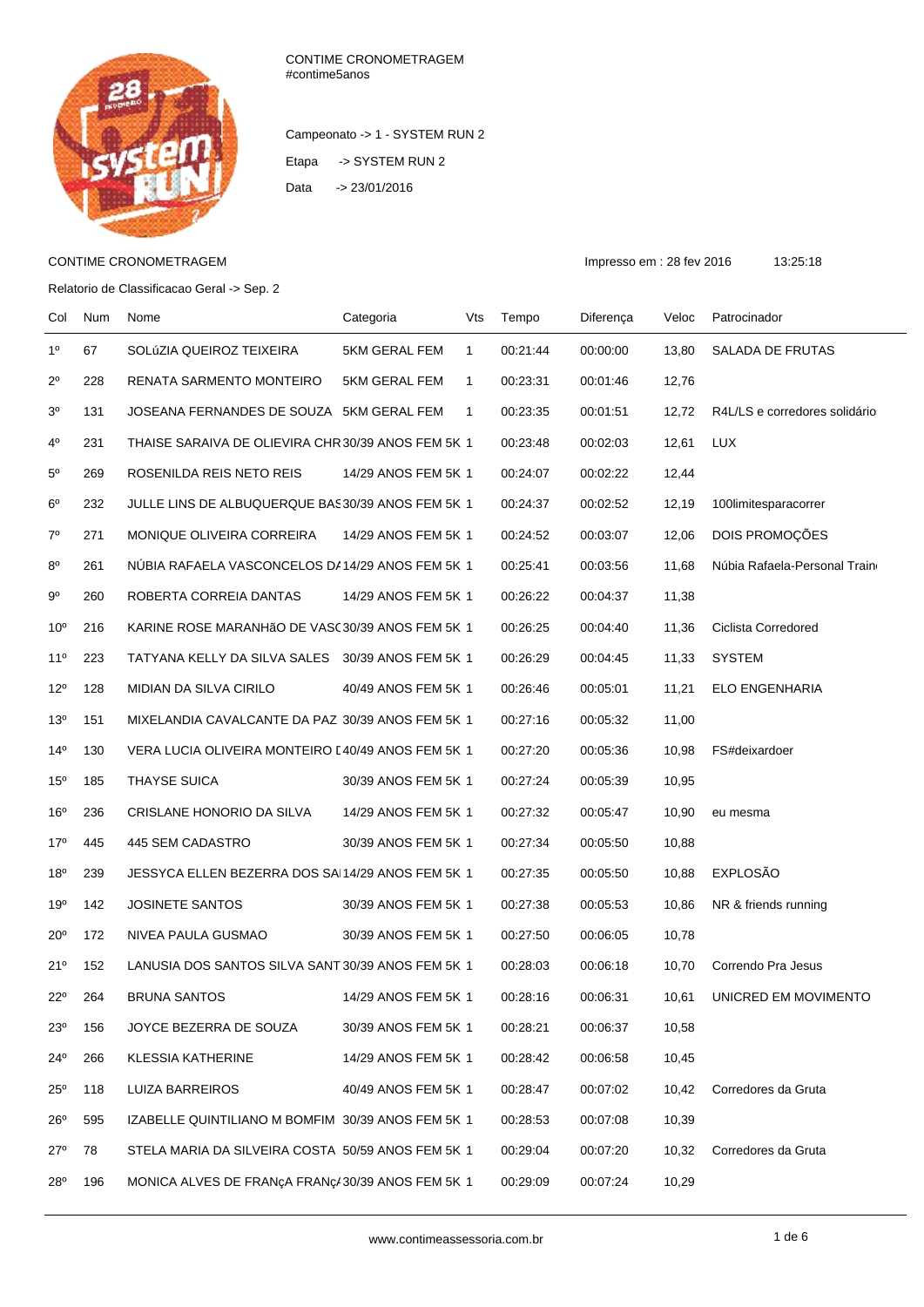| 29°             | 195 | SEONE ARAúJO                                         | 30/39 ANOS FEM 5K 1 | 00:29:21 | 00:07:36 | 10,22  |                             |
|-----------------|-----|------------------------------------------------------|---------------------|----------|----------|--------|-----------------------------|
| 30 <sup>o</sup> | 175 | CAMILA CONCEIçãO LUZ SOARES 30/39 ANOS FEM 5K 1      |                     | 00:29:33 | 00:07:48 | 10,15  | <b>CT SPARTA</b>            |
| 31°             | 143 | <b>GISELLI CALHEIROS</b>                             | 30/39 ANOS FEM 5K 1 | 00:29:38 | 00:07:53 | 10, 12 | catsrunning                 |
| $32^{\circ}$    | 158 | RENNYLMA JANAINA F DE M ALMEII30/39 ANOS FEM 5K 1    |                     | 00:29:50 | 00:08:05 | 10,06  |                             |
| 33 <sup>0</sup> | 81  | MARIA VALERIA DE CARVALHO WAI 50/59 ANOS FEM 5K 1    |                     | 00:29:58 | 00:08:13 | 10,01  | Corredores da Gruta         |
| $34^{\circ}$    | 240 | LAISE ROCHA DA SILVA                                 | 14/29 ANOS FEM 5K 1 | 00:30:09 | 00:08:24 | 9,95   | explosão                    |
| $35^{\rm o}$    | 188 | POLIANA FERREIRA DOS SANTOS 30/39 ANOS FEM 5K 1      |                     | 00:30:18 | 00:08:33 | 9,90   | Cats Running                |
| 36 <sup>o</sup> | 75  | MARIA CLAUDIA CARVALHO                               | 50/59 ANOS FEM 5K 1 | 00:30:38 | 00:08:53 | 9,79   | <b>UM ATLETA</b>            |
| $37^\circ$      | 121 | NEIDE DA SILVA DUARTE                                | 40/49 ANOS FEM 5K 1 | 00:30:41 | 00:08:56 | 9,78   |                             |
| 38 <sup>o</sup> | 194 | RELVA OMENA                                          | 30/39 ANOS FEM 5K 1 | 00:30:42 | 00:08:57 | 9,77   | LONGEVITÁ                   |
| 39 <sup>o</sup> | 190 | <b>EMANUELE SILVA</b>                                | 30/39 ANOS FEM 5K 1 | 00:30:42 | 00:08:58 | 9,77   | unicred em movimento        |
| 40 <sup>o</sup> | 243 | REBECA ALBUQUERQUE                                   | 14/29 ANOS FEM 5K 1 | 00:30:56 | 00:09:12 | 9,70   | <b>CT SPARTA</b>            |
| 41°             | 122 | <b>IZABEL MAIA NOVAES</b>                            | 40/49 ANOS FEM 5K 1 | 00:31:02 | 00:09:17 | 9,67   | Corredores da Gruta         |
| 42°             | 267 | DIANA SILVA DA SILVEIRA                              | 14/29 ANOS FEM 5K 1 | 00:31:10 | 00:09:25 | 9,63   |                             |
| 43°             | 82  | ISA BELTRÃO TEIXEIRA                                 | 50/59 ANOS FEM 5K 1 | 00:31:11 | 00:09:27 | 9,62   | Viva Mais                   |
| 44°             | 251 | ALESSANDRA KARINE FERREIRA D.14/29 ANOS FEM 5K 1     |                     | 00:31:30 | 00:09:45 | 9,52   |                             |
| $45^{\circ}$    | 74  | ZULEIDE JUREMA DA ROCHA MELO50/59 ANOS FEM 5K 1      |                     | 00:31:31 | 00:09:46 | 9,52   | nenhuma                     |
| 46°             | 61  | ARIVONEIDE MORAES                                    | 50/59 ANOS FEM 5K 1 | 00:31:34 | 00:09:49 | 9,50   | <b>AGUA VIVA TRANSPORTE</b> |
| 47°             | 245 | MARIA POLIANE LUCIO DA SILVA                         | 14/29 ANOS FEM 5K 1 | 00:31:41 | 00:09:56 | 9,47   | Monstros Run                |
| 48°             | 169 | ANA CRISTINA SOUSA DOS SANTO 30/39 ANOS FEM 5K 1     |                     | 00:31:43 | 00:09:58 | 9,46   | CORRER+X                    |
| 49°             | 144 | MARIA DIELDJA VENANCIO DE OLIV30/39 ANOS FEM 5K 1    |                     | 00:31:44 | 00:09:59 | 9,45   |                             |
| $50^{\circ}$    | 51  | KILMA GUSMÃO                                         | 60+ ANOS FEM 5K 1   | 00:31:50 | 00:10:06 | 9,42   | academia superação fitness  |
| 51°             | 225 | KELLY BRANDÃO                                        | 30/39 ANOS FEM 5K 1 | 00:32:09 | 00:10:24 | 9,33   | <b>SYSTEM</b>               |
| $52^{\circ}$    | 181 | GIRLEANE FEITOZA DOS SANTOS 30/39 ANOS FEM 5K 1      |                     | 00:32:12 | 00:10:28 | 9,32   | #FamiliaEmMovimento         |
| 53°             | 248 | VANUSA DOS SANTOS                                    | 14/29 ANOS FEM 5K 1 | 00:32:18 | 00:10:34 | 9,29   | explosão                    |
| $54^{\circ}$    | 103 | MARIA JOSE DA SILVA SANTOS                           | 40/49 ANOS FEM 5K 1 | 00:32:27 | 00:10:42 | 9,24   | <b>CICLISTAS CORREDORES</b> |
| $55^{\circ}$    | 145 | SUZANA MARA FONTES CUNHA FRI30/39 ANOS FEM 5K 1      |                     | 00:32:41 | 00:10:56 | 9,18   |                             |
| $56^{\circ}$    | 88  | ANA CHRISTINA FERREIRA CAVALC40/49 ANOS FEM 5K 1     |                     | 00:32:42 | 00:10:57 | 9,17   | EQUIPE PH PERSONAL          |
| $57^\circ$      | 87  | <b>MONICA RAMOS</b>                                  | 40/49 ANOS FEM 5K 1 | 00:32:42 | 00:10:57 | 9,17   |                             |
| $58^{\rm o}$    | 70  | NADIR BARBOSA DE ALMEIDA BARE50/59 ANOS FEM 5K 1     |                     | 00:32:42 | 00:10:57 | 9,17   | eu mesma                    |
| 59°             | 184 | <b>ALANE PINTO</b>                                   | 30/39 ANOS FEM 5K 1 | 00:32:49 | 00:11:04 | 9,14   | MARÉ ALTA                   |
| $60^{\circ}$    | 210 | TATIANA VIEIRA DE OLIVEIRA VIEIR 30/39 ANOS FEM 5K 1 |                     | 00:32:49 | 00:11:04 | 9,14   |                             |
| 61°             | 90  | JULIANA CHAVES                                       | 40/49 ANOS FEM 5K 1 | 00:32:55 | 00:11:10 | 9,11   |                             |
| $62^{\circ}$    | 177 | KELLY CRISTHIAN LIMA OLIVEIRA 30/39 ANOS FEM 5K 1    |                     | 00:32:57 | 00:11:12 | 9,10   | FAMILIA OLIVEIRA / MOVIME   |
| 63°             | 183 | <b>BEATRIZ TORRES CASTRO</b>                         | 30/39 ANOS FEM 5K 1 | 00:32:57 | 00:11:13 | 9,10   |                             |
| $64^{\circ}$    | 165 | ROBERTA PIMENTEL LOPES PIMEN 30/39 ANOS FEM 5K 1     |                     | 00:33:07 | 00:11:22 | 9,06   |                             |
| $65^\circ$      | 205 | FERNANDA FERNANDES CATHCAR 30/39 ANOS FEM 5K 1       |                     | 00:33:12 | 00:11:27 | 9,04   | CLUBE INGA DE CORRIDA       |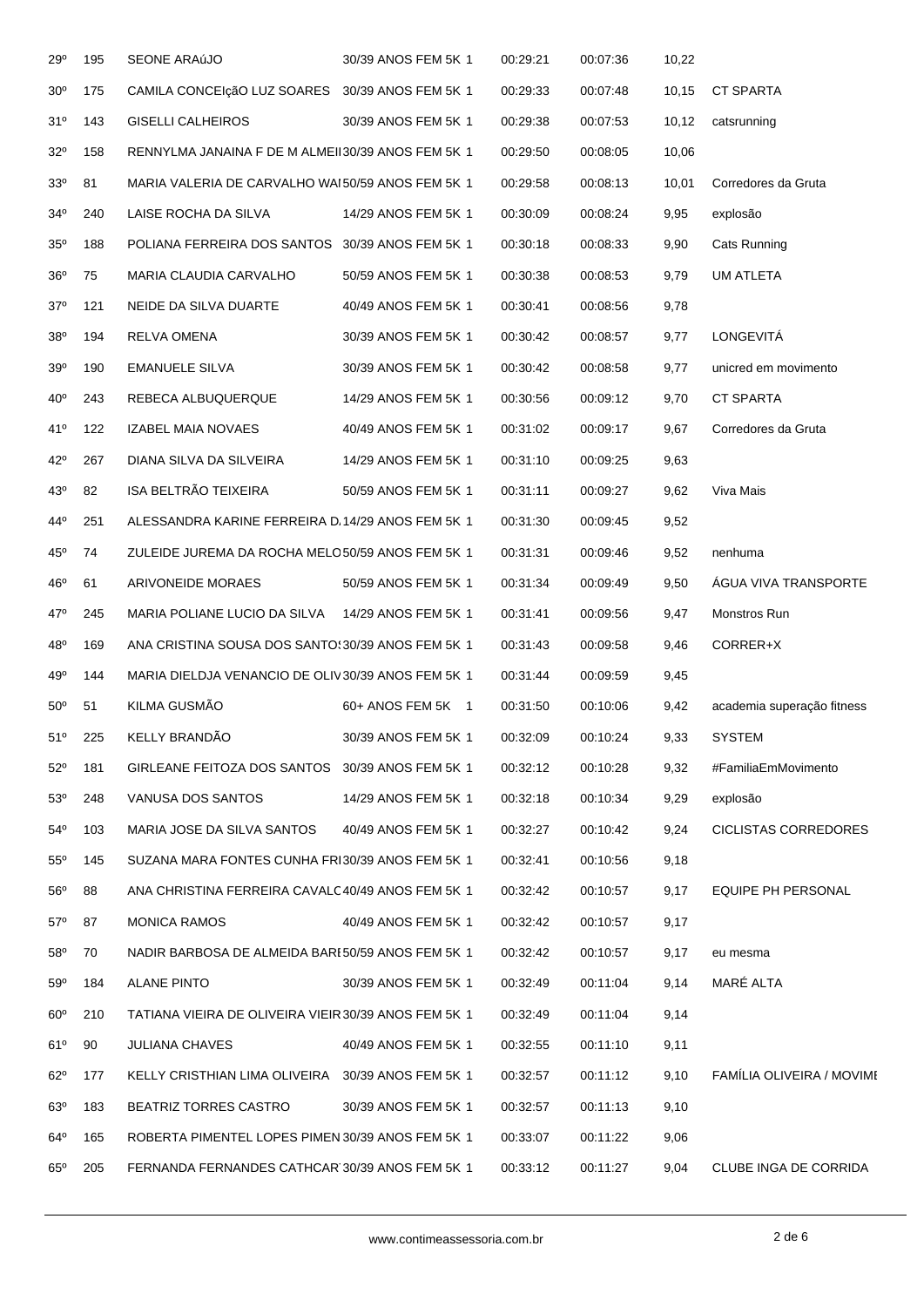| $66^{\circ}$         | 59  | ANA VANDITTE TENORIO ACIOLY                        | 50/59 ANOS FEM 5K 1 | 00:33:12 | 00:11:27 | 9,04 | SALADA DE FRUTAS            |
|----------------------|-----|----------------------------------------------------|---------------------|----------|----------|------|-----------------------------|
| 67°                  | 206 | DEISE MELATO MELATO                                | 30/39 ANOS FEM 5K 1 | 00:33:12 | 00:11:28 | 9,04 | CLUBE INGA DE CORRIDA       |
| $68^{\rm o}$         | 79  | MARIA LUCIA FREITAS MELQUIADE: 50/59 ANOS FEM 5K 1 |                     | 00:33:15 | 00:11:30 | 9,02 | Casal Corredor              |
| 69°                  | 217 | RACHEL FALCÃO                                      | 30/39 ANOS FEM 5K 1 | 00:33:18 | 00:11:33 | 9,01 |                             |
| 70°                  | 193 | FLAVIA MARIA SILVA SANTOS SANT30/39 ANOS FEM 5K 1  |                     | 00:33:26 | 00:11:42 | 8,97 | Aerorunning                 |
| 71°                  | 135 | ANDREA ARAGÃO FRANCELINO                           | 40/49 ANOS FEM 5K 1 | 00:33:46 | 00:12:01 | 8,88 |                             |
| $72^{\circ}$         | 171 | <b>ISLENE MARCELINO</b>                            | 30/39 ANOS FEM 5K 1 | 00:33:57 | 00:12:13 | 8,84 |                             |
| 73°                  | 94  | ROSA MARIA PEREIRA DA SILVA NA40/49 ANOS FEM 5K 1  |                     | 00:34:05 | 00:12:20 | 8,80 |                             |
| 74°                  | 166 | PRISCILA RAMIRES                                   | 30/39 ANOS FEM 5K 1 | 00:34:11 | 00:12:27 | 8,78 |                             |
| 75°                  | 105 | EDIVANIA CASTRO                                    | 40/49 ANOS FEM 5K 1 | 00:34:17 | 00:12:33 | 8,75 | Ciclistas corredores        |
| 76°                  | 107 | ADRIANE FIGUEIREDO PESSOA DE 40/49 ANOS FEM 5K 1   |                     | 00:34:20 | 00:12:36 | 8,74 | ASAS AO VENTO               |
| $77^\circ$           | 153 | LANEISE DOS SANTOS SILVA SANT 30/39 ANOS FEM 5K 1  |                     | 00:34:24 | 00:12:39 | 8,72 | Correndo Pra Jesus          |
| 78°                  | 220 | JOCEANE SANTOS MENDONCA                            | 30/39 ANOS FEM 5K 1 | 00:34:34 | 00:12:49 | 8,68 | Cats Running                |
| 79°                  | 213 | KARINA BASTO DAMASCENO                             | 30/39 ANOS FEM 5K 1 | 00:34:37 | 00:12:53 | 8,67 | <b>Corredores Virtuais</b>  |
| $80^\circ$           | 72  | MARIA TEREZA SANTOS                                | 50/59 ANOS FEM 5K 1 | 00:34:46 | 00:13:01 | 8,63 | UNICRED EM MOVIMENTO        |
| 81°                  | 174 | MICHELINE DE ALMEIDA SILVA                         | 30/39 ANOS FEM 5K 1 | 00:34:56 | 00:13:11 | 8,59 |                             |
| 82°                  | 186 | FLÁVIA KELLY SILVA MENDES DOS 30/39 ANOS FEM 5K 1  |                     | 00:34:57 | 00:13:13 | 8,58 | Zênites                     |
| 83°                  | 229 | JACQUELINA SILVA DOS SANTOS                        | 30/39 ANOS FEM 5K 1 | 00:35:09 | 00:13:24 | 8,53 | <b>GRUPO ROTACAR</b>        |
| 84°                  | 155 | SHEILA GOMES DOS SANTOS                            | 30/39 ANOS FEM 5K 1 | 00:35:10 | 00:13:25 | 8,53 |                             |
| $85^\circ$           | 203 | PATRICIA CRUZ TAVARES                              | 30/39 ANOS FEM 5K 1 | 00:35:11 | 00:13:27 | 8,53 | LOUCOS POR CORRIDA          |
| 86°                  | 197 | JANAYNA TEXEIRA EMERY                              | 30/39 ANOS FEM 5K 1 | 00:35:13 | 00:13:28 | 8,52 | RUN4FUN                     |
| $87^\circ$           | 255 | GABRIELA LEOCARDIO DOS SANTO 14/29 ANOS FEM 5K 1   |                     | 00:35:15 | 00:13:30 | 8,51 | Academia fenix              |
| 88 <sup>°</sup>      | 102 | ROSANNY KELLY CAVALCANTE PIN 40/49 ANOS FEM 5K 1   |                     | 00:35:17 | 00:13:32 | 8,50 | ciclistas corredores        |
| 89°                  | 52  | CICERA MARIA SANTOS                                | 60+ ANOS FEM 5K 1   | 00:35:18 | 00:13:33 | 8,50 | ASSAS AO VENTO              |
| $90^{\circ}$         | 234 | <b>MAYARA RAMOS</b>                                | 14/29 ANOS FEM 5K 1 | 00:35:19 | 00:13:34 | 8,49 |                             |
| 91°                  | 111 | CéLIA MARIA LUIS GALHÓS                            | 40/49 ANOS FEM 5K 1 | 00:35:23 | 00:13:39 | 8,48 | Ciclistas corredores        |
| $92^{\circ}$         | 71  | SUELY ANDRADE                                      | 50/59 ANOS FEM 5K 1 | 00:35:28 | 00:13:43 | 8,46 | <b>PROFITS</b>              |
| 93°                  | 207 | LUANA LAMENHA                                      | 30/39 ANOS FEM 5K 1 | 00:35:30 | 00:13:45 | 8,45 |                             |
| 94°                  | 101 | SILVANIA LOPES SIMÔES DE OMEN 40/49 ANOS FEM 5K 1  |                     | 00:35:39 | 00:13:54 | 8,42 |                             |
| $95^\circ$           | 154 | KAREN CAROLINE CERQUEIRA ÂNC30/39 ANOS FEM 5K 1    |                     | 00:35:45 | 00:14:00 | 8,39 |                             |
| 96°                  | 85  | YVANA DE VASCONCELOS TOLEDO50/59 ANOS FEM 5K 1     |                     | 00:36:00 | 00:14:15 | 8,33 |                             |
| $97^\circ$           | 109 | MARCIA MARIA BARBOSA                               | 40/49 ANOS FEM 5K 1 | 00:36:01 | 00:14:16 | 8,33 | asas ao vento               |
| 98°                  | 127 | LICIANA RIBEIRO                                    | 40/49 ANOS FEM 5K 1 | 00:36:01 | 00:14:16 | 8,33 | <b>CICLISTA CORREDOR</b>    |
| 99°                  | 126 | ALBANIR ARAGÃO DIAS                                | 40/49 ANOS FEM 5K 1 | 00:36:14 | 00:14:29 | 8,28 | <b>Ciclistas Corredores</b> |
| 100° 55              |     | MARIA BERNADETE TOLEDO TENÓF50/59 ANOS FEM 5K 1    |                     | 00:36:20 | 00:14:36 | 8,26 | Correr+x                    |
| 101 <sup>°</sup> 237 |     | <b>ISABELLY MANSO</b>                              | 14/29 ANOS FEM 5K 1 | 00:36:31 | 00:14:46 | 8,22 | Pratica Alagoas             |
| $102^{\circ}$ 48     |     | IELDA VASCONCELOS CAVALCANTI60+ ANOS FEM 5K 1      |                     | 00:36:37 | 00:14:52 | 8,19 |                             |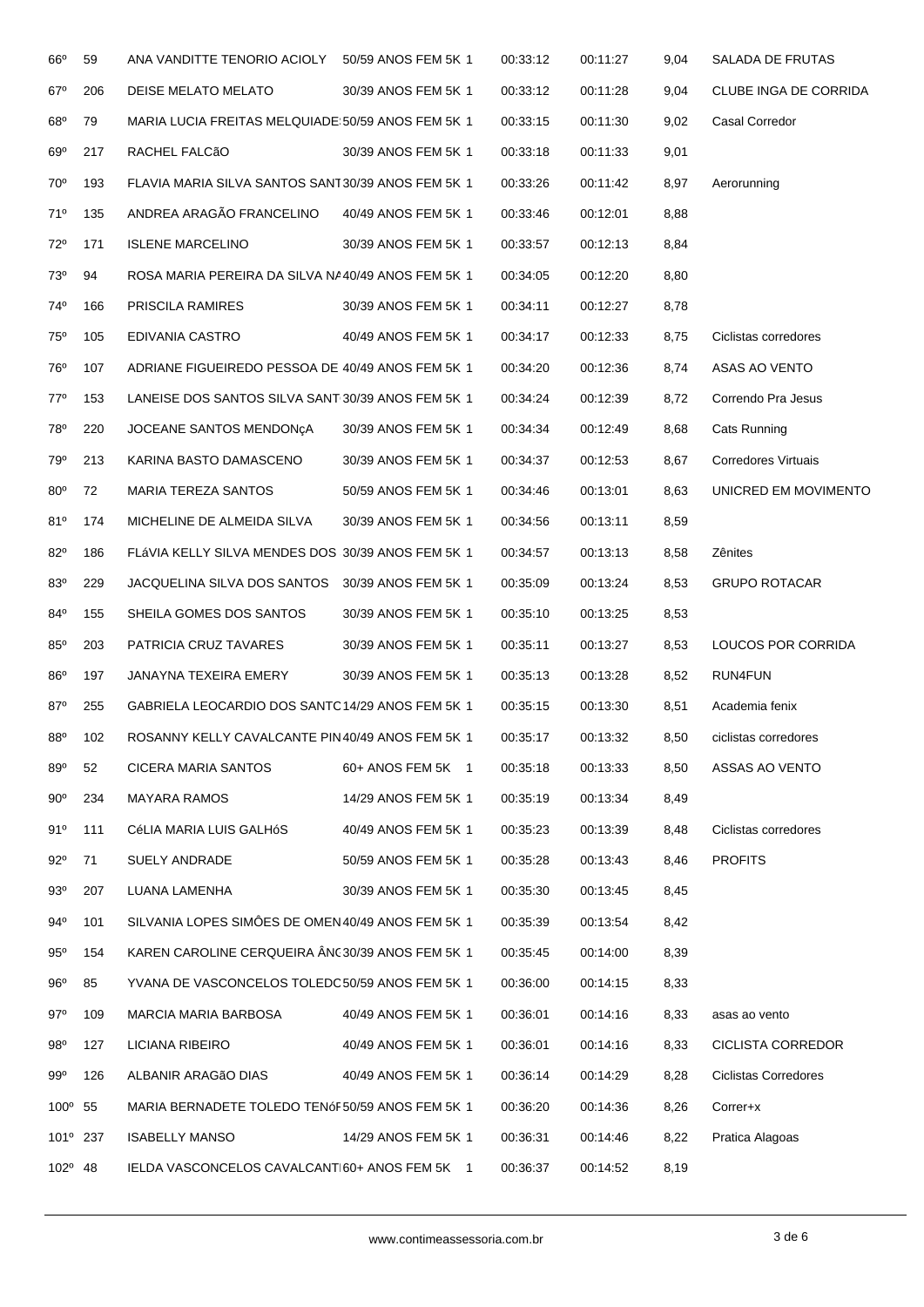| 103 <sup>°</sup> 238 | <b>CAMILA COSTA</b>                               | 14/29 ANOS FEM 5K 1 | 00:36:57 | 00:15:12 | 8,12 |                             |
|----------------------|---------------------------------------------------|---------------------|----------|----------|------|-----------------------------|
| 104° 257             | <b>FLAVIANA SANTOS</b>                            | 14/29 ANOS FEM 5K 1 | 00:36:58 | 00:15:13 | 8,12 |                             |
| 105° 596             | MARIA DO DESTERRO DA COSTA E 40/49 ANOS FEM 5K 1  |                     | 00:36:58 | 00:15:14 | 8,12 |                             |
| 106° 262             | TAÍS GUSMÃO ALVES                                 | 14/29 ANOS FEM 5K 1 | 00:37:03 | 00:15:19 | 8,10 | Explosão                    |
| 107 <sup>°</sup> 242 | EVELLYN MACEDO SANTOS                             | 14/29 ANOS FEM 5K 1 | 00:37:06 | 00:15:22 | 8,09 |                             |
| 108° 209             | NATERCIA NETA                                     | 30/39 ANOS FEM 5K 1 | 00:37:09 | 00:15:25 | 8,08 | Professores Corredores      |
| 109 <sup>°</sup> 97  | SILVANA RABELLO                                   | 40/49 ANOS FEM 5K 1 | 00:37:22 | 00:15:37 | 8,03 |                             |
| 110° 241             | KATIANE ARAUJO                                    | 14/29 ANOS FEM 5K 1 | 00:37:22 | 00:15:38 | 8,03 | <b>UBUNTU</b>               |
| 111 <sup>0</sup> 189 | SHIRLEY SARMENTO WANDERLEY 30/39 ANOS FEM 5K 1    |                     | 00:37:38 | 00:15:54 | 7,97 |                             |
| 112 <sup>0</sup> 136 | <b>CLAUDENICE SANTOS</b>                          | 40/49 ANOS FEM 5K 1 | 00:37:40 | 00:15:55 | 7,96 |                             |
| 113º 115             | MARIA JOSé DA SILVA BEZERRA                       | 40/49 ANOS FEM 5K 1 | 00:37:41 | 00:15:56 | 7,96 |                             |
| 114 <sup>°</sup> 164 | EDERISE REGO LIMA NOVAIS                          | 30/39 ANOS FEM 5K 1 | 00:37:56 | 00:16:11 | 7,91 |                             |
| $115^{\circ}$ 62     | MARIA ROSILDA OLIVEIRA SANTOS 50/59 ANOS FEM 5K 1 |                     | 00:38:07 | 00:16:22 | 7,87 | academia superação fitness  |
| 116 <sup>°</sup> 100 | CHRISTHIANA DE LIMA DUARTE MA 40/49 ANOS FEM 5K 1 |                     | 00:38:11 | 00:16:27 | 7,86 | ciclistas corredores        |
| $117^{\circ}$ 49     | ELIANE SANCHES DIAS P. DE CAMP60+ ANOS FEM 5K 1   |                     | 00:38:14 | 00:16:30 | 7,85 |                             |
| $118^{\circ}$ 148    | KARINE TELLES NOGUEIRA                            | 30/39 ANOS FEM 5K 1 | 00:38:36 | 00:16:52 | 7,77 | R4I                         |
| 119 <sup>°</sup> 250 | ANA LUA TELLES LIMA                               | 14/29 ANOS FEM 5K 1 | 00:38:36 | 00:16:52 | 7,77 | sonho de lua                |
| $120^{\circ}$ 246    | <b>GLEYCIANNE NASCIMENTO</b>                      | 14/29 ANOS FEM 5K 1 | 00:38:47 | 00:17:02 | 7,74 |                             |
| 121 <sup>°</sup> 180 | <b>GISELLE MAMEDE TENORIO</b>                     | 30/39 ANOS FEM 5K 1 | 00:38:53 | 00:17:09 | 7,72 | R4L                         |
| 122 <sup>0</sup> 256 | BRUNA MAYARA TAVARES DE GUSI14/29 ANOS FEM 5K 1   |                     | 00:38:54 | 00:17:09 | 7,71 | salada de frutas            |
| 123 <sup>0</sup> 199 | MARINA COELHO ALCOFORADO CC30/39 ANOS FEM 5K 1    |                     | 00:38:57 | 00:17:12 | 7,70 | <b>CORREDORES VIRTUAIS</b>  |
| $124^{\circ}$ 68     | LUCIENE OLIVEIRA                                  | 50/59 ANOS FEM 5K 1 | 00:39:12 | 00:17:27 | 7,65 | <b>MCZ RUNNERS</b>          |
| 125 <sup>°</sup> 119 | NAZILMA BARBOSA NASCIMENTO 40/49 ANOS FEM 5K 1    |                     | 00:39:12 | 00:17:28 | 7,65 |                             |
| 126 <sup>°</sup> 192 | ANA KARLA DA SILVAS                               | 30/39 ANOS FEM 5K 1 | 00:39:17 | 00:17:32 | 7,64 |                             |
| $127^{\circ}$ 46     | MARIA AMELIA DOS SANTOS SILVA 60+ ANOS FEM 5K 1   |                     | 00:39:18 | 00:17:34 | 7,63 |                             |
| 128 <sup>0</sup> 147 | MICHELI CRUZ LIMA                                 | 30/39 ANOS FEM 5K 1 | 00:39:21 | 00:17:36 | 7,62 |                             |
| 129 <sup>°</sup> 218 | <b>LILIANE SILVA</b>                              | 30/39 ANOS FEM 5K 1 | 00:39:41 | 00:17:56 | 7,56 | nova espeança               |
| 130 <sup>°</sup> 132 | ESTELA NASCIMENTO CAVALCANTI40/49 ANOS FEM 5K 1   |                     | 00:39:44 | 00:17:59 | 7,55 | SYSTEM                      |
| $131^{\circ}$ 63     | ROSANGELA ALCOFORADO COSTA 50/59 ANOS FEM 5K 1    |                     | 00:40:04 | 00:18:19 | 7,49 | <b>CORREDORES VIRTUAIS</b>  |
| 132 <sup>°</sup> 110 | FABIANA TOLEDO VANDERLEI DE A40/49 ANOS FEM 5K 1  |                     | 00:40:12 | 00:18:27 | 7,46 | P[e na Estrada              |
| 133º 247             | FABÍOLA PEREIRA                                   | 14/29 ANOS FEM 5K 1 | 00:40:15 | 00:18:30 | 7,45 |                             |
| 134 <sup>°</sup> 45  | <b>DIONE CORREIA</b>                              | 60+ ANOS FEM 5K 1   | 00:40:22 | 00:18:38 | 7,43 | <b>ECOPET</b>               |
| 135 <sup>°</sup> 159 | THAYSE DE SOUZA MENDES                            | 30/39 ANOS FEM 5K 1 | 00:40:29 | 00:18:44 | 7,41 |                             |
| 136 <sup>°</sup> 76  | NIVIA ACIOLI                                      | 50/59 ANOS FEM 5K 1 | 00:40:29 | 00:18:45 | 7,41 |                             |
| 137° 80              | MARIA BETANIA LOURENCO SIMPLI50/59 ANOS FEM 5K 1  |                     | 00:40:30 | 00:18:45 | 7,41 | <b>Ciclistas Corredores</b> |
| 138º 214             | LINDINALVA MONTEIRO                               | 30/39 ANOS FEM 5K 1 | 00:40:31 | 00:18:47 | 7,40 | $\mathbf{1}$                |
| 139 <sup>°</sup> 53  | LUIZA GONCALVES DOS SANTOS 60+ ANOS FEM 5K 1      |                     | 00:40:32 | 00:18:48 | 7,40 |                             |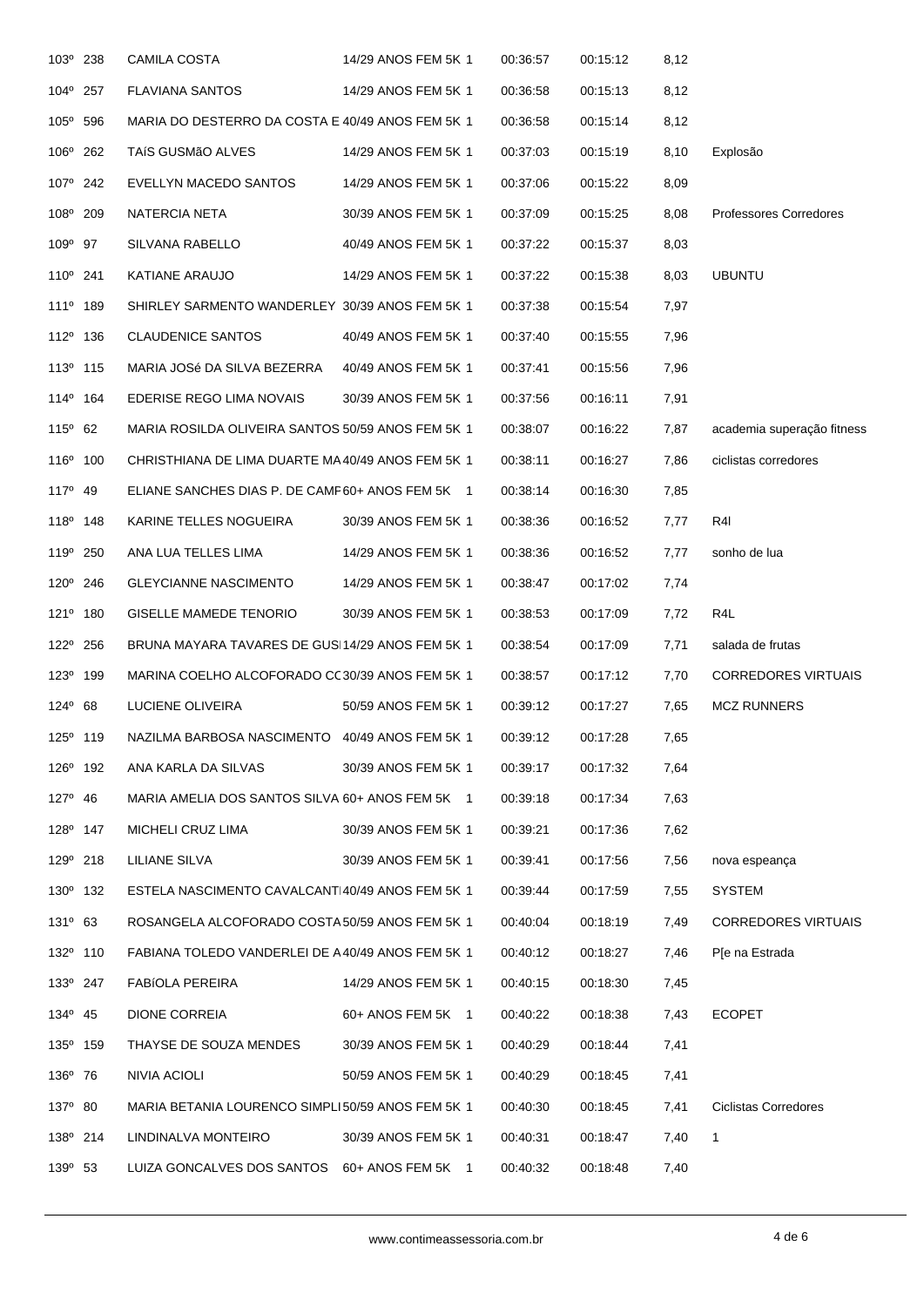| $140^{\circ}$ 64     | MARIA DE LOURDES DONATO SAN150/59 ANOS FEM 5K 1    |                     | 00:40:40 | 00:18:56 | 7,38  | SALADA DE FRUTAS            |
|----------------------|----------------------------------------------------|---------------------|----------|----------|-------|-----------------------------|
| 141 <sup>o</sup> 112 | JACQUELINE TENORIO BARROS                          | 40/49 ANOS FEM 5K 1 | 00:40:42 | 00:18:57 | 7,37  | Ciclistas corredores        |
| 142 <sup>°</sup> 204 | ANA LUCIA PEREIRA DANTAS DA R(30/39 ANOS FEM 5K 1  |                     | 00:40:43 | 00:18:58 | 7,37  | <b>PARTICULAR</b>           |
| $143^{\circ}$ 66     | IANYA ROSENDO DE FARIAS GRAN 50/59 ANOS FEM 5K 1   |                     | 00:40:58 | 00:19:13 | 7,32  | <b>Ciclistas Corredores</b> |
| 144 <sup>°</sup> 146 | JULYANE QUIXABEIRA AMORIM SAI 30/39 ANOS FEM 5K 1  |                     | 00:41:06 | 00:19:21 | 7,30  | Instituto Gestar            |
| $145^{\circ}$ 99     | ADRIANA BROL                                       | 40/49 ANOS FEM 5K 1 | 00:41:08 | 00:19:23 | 7,29  |                             |
| 146 <sup>°</sup> 179 | <b>MAURICEIA FERNANDES</b>                         | 30/39 ANOS FEM 5K 1 | 00:41:10 | 00:19:26 | 7,29  | Rodrigo Quintela            |
| 147 <sup>°</sup> 123 | VANESSA MARIA SILVA DE OLIVEIR 40/49 ANOS FEM 5K 1 |                     | 00:41:12 | 00:19:27 | 7,28  |                             |
| $148^{\circ}$ 69     | JOSEFA SANTOS DE ALENCAR                           | 50/59 ANOS FEM 5K 1 | 00:41:34 | 00:19:49 | 7,22  | SUPERANDO LIMITES           |
| 149 <sup>°</sup> 149 | IZABELLA ALVES                                     | 30/39 ANOS FEM 5K 1 | 00:41:35 | 00:19:50 | 7,21  | CT INTEGRALLE               |
| 150° 113             | VALERIA NUBIA SILVA PAULA                          | 40/49 ANOS FEM 5K 1 | 00:41:42 | 00:19:57 | 7,19  | Autônomo                    |
| 151 <sup>°</sup> 235 | ANNE SOARES                                        | 14/29 ANOS FEM 5K 1 | 00:41:45 | 00:20:00 | 7,19  | Alagoas running             |
| 152 <sup>°</sup> 77  | <b>MARCIA MAHER</b>                                | 50/59 ANOS FEM 5K 1 | 00:41:50 | 00:20:06 | 7,17  |                             |
| 153º 140             | MARIA FERNANDA GOMES                               | 30/39 ANOS FEM 5K 1 | 00:41:55 | 00:20:11 | 7,16  | #PRATICA ALAGOAS            |
| 154 <sup>°</sup> 134 | ELEUSA MARIA PASSOS TENORIO 40/49 ANOS FEM 5K 1    |                     | 00:42:17 | 00:20:33 | 7,09  |                             |
| 155° 224             | ROBERTA QUINTELLA JUCÁ DUART 30/39 ANOS FEM 5K 1   |                     | 00:42:17 | 00:20:33 | 7,09  | <b>SYSTEM</b>               |
| 156 <sup>°</sup> 92  | KHATLEEN SOUZA SOUZA                               | 40/49 ANOS FEM 5K 1 | 00:42:25 | 00:20:41 | 7,07  |                             |
| 157 <sup>°</sup> 50  | PEROLINA PORTELA                                   | 60+ ANOS FEM 5K 1   | 00:42:37 | 00:20:53 | 7,04  |                             |
| 158 <sup>°</sup> 89  | LUCIANA FREITAS CONSTANTE                          | 40/49 ANOS FEM 5K 1 | 00:42:44 | 00:20:59 | 7,02  |                             |
| 159° 253             | ALICE PEREIRA                                      | 14/29 ANOS FEM 5K 1 | 00:42:54 | 00:21:09 | 6,99  |                             |
| 160° 116             | MARINA COELHO BATISTA DIAS CA 40/49 ANOS FEM 5K 1  |                     | 00:43:02 | 00:21:18 | 6,97  | O CONSTRUTOR                |
| $161^{\circ}$ 47     | NARA NUBIA DE MELO SA                              | 60+ ANOS FEM 5K 1   | 00:43:25 | 00:21:41 | 6,91  | <b>RUNNERS WOMEN</b>        |
| $162^{\circ}$ 42     | VANIA MARCIA LIMA OLIVEIRA                         | 60+ ANOS FEM 5K 1   | 00:44:01 | 00:22:17 | 6,82  | FAMILIA OLIVEIRA            |
| 163º 168             | SHEYLLA CHRISTINA CORREIA FER30/39 ANOS FEM 5K 1   |                     | 00:44:10 | 00:22:26 | 6,79  |                             |
| 164 <sup>°</sup> 272 | MARIA EUGÊNIA BARREIROS DE ME14/29 ANOS FEM 5K 1   |                     | 00:44:29 | 00:22:44 | 6,74  | <b>SYSTEM</b>               |
| 165 <sup>°</sup> 275 | JENY ARIANY NASCIMENTO FREITA14/29 ANOS FEM 5K 1   |                     | 00:44:30 | 00:22:45 | 6,74  | <b>GRUPO ROTACAR</b>        |
| 166 <sup>°</sup> 150 | PATRICIA TENORIO LEITE BASTO                       | 30/39 ANOS FEM 5K 1 | 00:44:42 | 00:22:57 | 6,71  |                             |
| 167 <sup>°</sup> 65  | SUELI GOMES DE ARAUJO SUELI                        | 50/59 ANOS FEM 5K 1 | 00:44:46 | 00:23:01 | 6,70  | avuso                       |
| 168 <sup>°</sup> 277 | CAROLINA BARRETTO                                  | 14/29 ANOS FEM 5K 1 | 00:45:12 | 00:23:27 | 6,64  | Amigos Ten Jambo/Alagoas R  |
| 169º 211             | KAROLINE PITA DE LIMA                              | 30/39 ANOS FEM 5K 1 | 00:45:12 | 00:23:28 | 6,64  | Cats Running                |
| 170° 268             | PRISCILA TENORIO DE ALMEIDA AL 14/29 ANOS FEM 5K 1 |                     | 00:45:36 | 00:23:51 | 6,58  | ERVA DOCE E DOCE ERVA       |
| 171 <sup>°</sup> 106 | MARIA APARECIDA PEREIRA                            | 40/49 ANOS FEM 5K 1 | 00:46:06 | 00:24:22 | 6,51  |                             |
| 172 <sup>0</sup> 167 | WANDERLIZA LARANJEIRA COUTINI30/39 ANOS FEM 5K 1   |                     | 00:46:49 | 00:25:04 | 6,41  |                             |
| 173 <sup>°</sup> 259 | LIVIA BARBOSA DE LIMA BARBOSA 14/29 ANOS FEM 5K 1  |                     | 00:47:07 | 00:25:22 | 6,37  | <b>MCZ RUNNERS</b>          |
| 174 <sup>°</sup> 96  | REJANE FERNANDES DA SILVA                          | 40/49 ANOS FEM 5K 1 | 00:47:50 | 00:26:05 | 6,27  |                             |
| 175 <sup>°</sup> 125 | ANTONIA DE BARROS MORAIS NET.40/49 ANOS FEM 5K 1   |                     | 00:48:24 | 00:26:39 | 6,20  | CICLISTAS CORREDORES        |
| 176° 120             | MARIA CRISTINA CRISTINA                            | 40/49 ANOS FEM 5K 1 | 00:49:13 | 00:27:28 | 6, 10 | ASAS AO VENTO               |
|                      |                                                    |                     |          |          |       |                             |